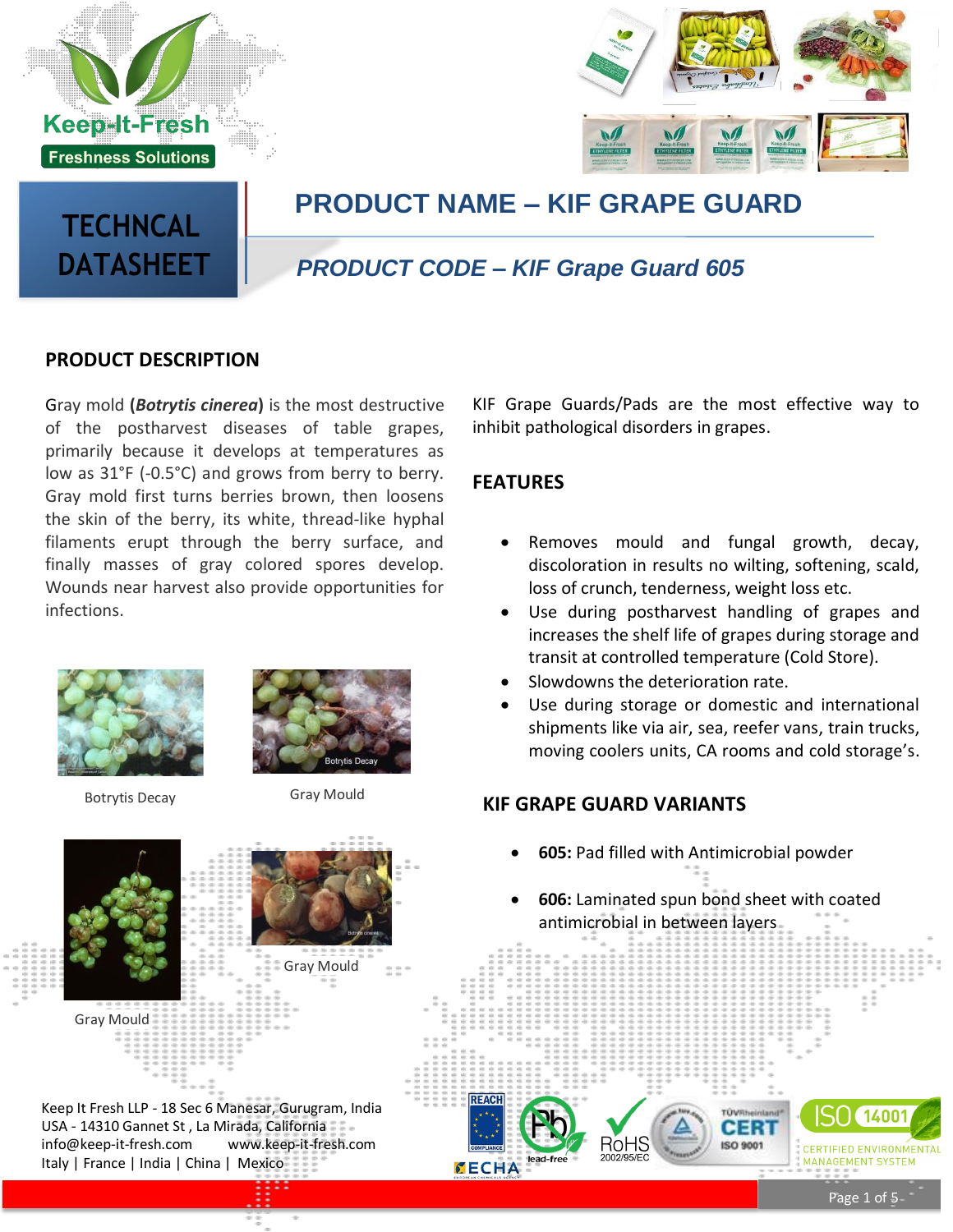



## **PRODUCT NAME – KIF GRAPE GUARD**

# **TECHNCAL DATASHEET**

### *PRODUCT CODE – KIF Grape Guard 605*

#### **USAGE**

Simply place the KIF Grape Guard on top of Grapes keeping printed side upward, wrap/cover the plastic liner & close the Corrugated Box. Please note that the Corrugated Box must have sufficient ventilation and place this box in precooling chamber for immediate control of decay and loss of moisture, after achieving the berry temperature around 1 to 2 °C at precooling chamber, grapes boxes must be shifted at cold store where temperature is maintained at 1 to 2°C throughout the storage cycle.

#### **PACKING INSTRUCTIONS**

- If pouches are used for packing of Grapes, then place the Grape Guard on top of pouches & if punnet are used then place the KIF Grape Guard on top of Punnets, keeping printed side upward.
- For White Grape Variety KIF Grape Guard Sheet can be directly placed on top side of Grapes, for Black Variety A thin layer of tissue paper or absorbent sheet is required between Grape and Grape Guard Sheet.
- Keep It Fresh LLP 18 Sec 6 Manesar, Gurug[ram, India](mailto:info@keep-it-fresh.com) USA - 14310 Gannet St , La Mirada, California [info@keep-it-fresh.com](mailto:info@keep-it-fresh.com) [www.keep-it-fresh.com](http://www.keep-it-fresh.com/) Italy | France | India | China | Mexico
- Do not keep Grape Guard Sheet open. It gets activated from atmospheric moisture. Unused Grape Guard Sheet must be repacked in poly bags immediately.
- The effectiveness of the Grape Guard Sheets depends upon the quality of Grapes, Packing method, Storage temperature and transit condition destination.

#### **DURABILITY OF KIF GRAPE GUARDS**

KIF Grape Guards 605 can be used stored for more than two years, if stored according to manufacturer's instruction.

#### **SAFETY INFORMATIONS**

- Keep Out Of Reach Of Children
- Keep Container TightlyClosed
- NotForInternalConsumption
- Consult Material Safety Data Sheet For More Information

RóHS

50 9001

• Safe to be used with edibles

FDA certified



**CERTIFIED ENVIRONMENTAL MANAGEMENT SYSTEM**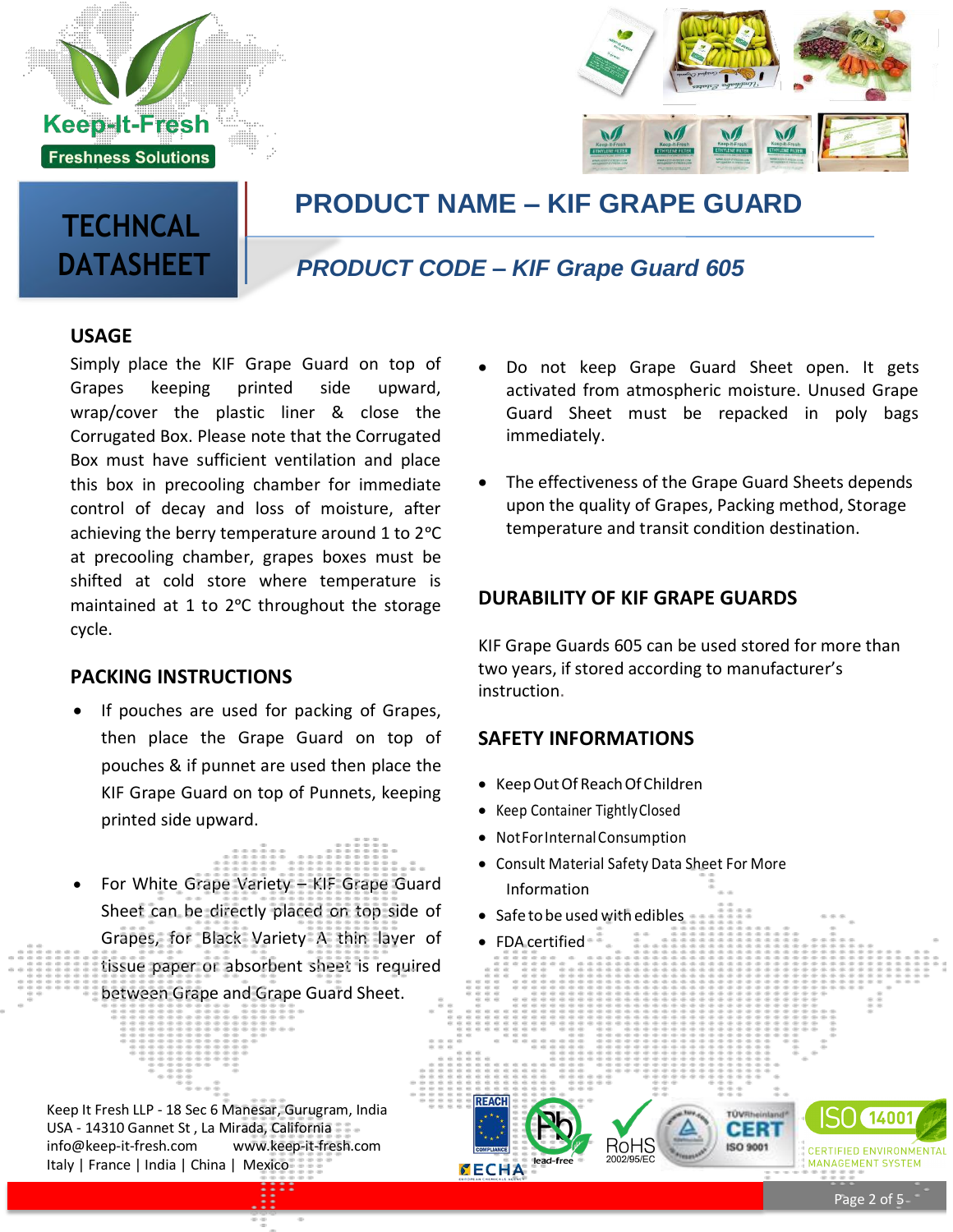





**PRODUCT NAME – KIF GRAPE GUARD**

### *PRODUCT CODE – KIF Grape Guard 605*

#### **TECHNICAL PROPERTIES PRODUCT PICTURE**

| <b>Physical Properties</b><br><b>Value</b> | <b>Value</b>                                |
|--------------------------------------------|---------------------------------------------|
| Weight of base paper<br>(g <sub>sm</sub> ) | 160                                         |
| <b>Active Ingredient</b>                   | Sodium Salt that<br>releases SO             |
| Weight of base paper<br>(g <sub>sm</sub> ) | 100-200                                     |
| Weight of lamination<br>(g <sub>sm</sub> ) | 50-80                                       |
| Non wettable paper                         | Pass                                        |
| Design                                     | Micro pores in inner<br>layer of lamination |
| Leakage of powder                          | None                                        |
| Leaching from edges                        | None                                        |

#### **PACKAGING AND STORAGE**

Available inPad form. Store in a cool dry place and alwayskeepPack sealedwhennotinuse.

#### **DISPOSAL**

Recommendation: Do not allow product to reach sewage system. Disposalofproductorwastemust complywith official localregulations.

Packaging that cannot be recycled must be disposed in the same manner as the product.

Keep It Fresh LLP - 18 Sec 6 Manesar, Gurug[ram, India](mailto:info@keep-it-fresh.com) USA - 14310 Gannet St , La Mirada, California [info@keep-it-fresh.com](mailto:info@keep-it-fresh.com) [www.keep-it-fresh.com](http://www.keep-it-fresh.com/) Italy | France | India | China | Mexico



KIF Grape Guards in grape export boxes at client Chand Fruit Company, Nashik Maharashtra India.



KIF Grape Guards in grape export boxes at client BK Exports, Nashik Maharashtra India.

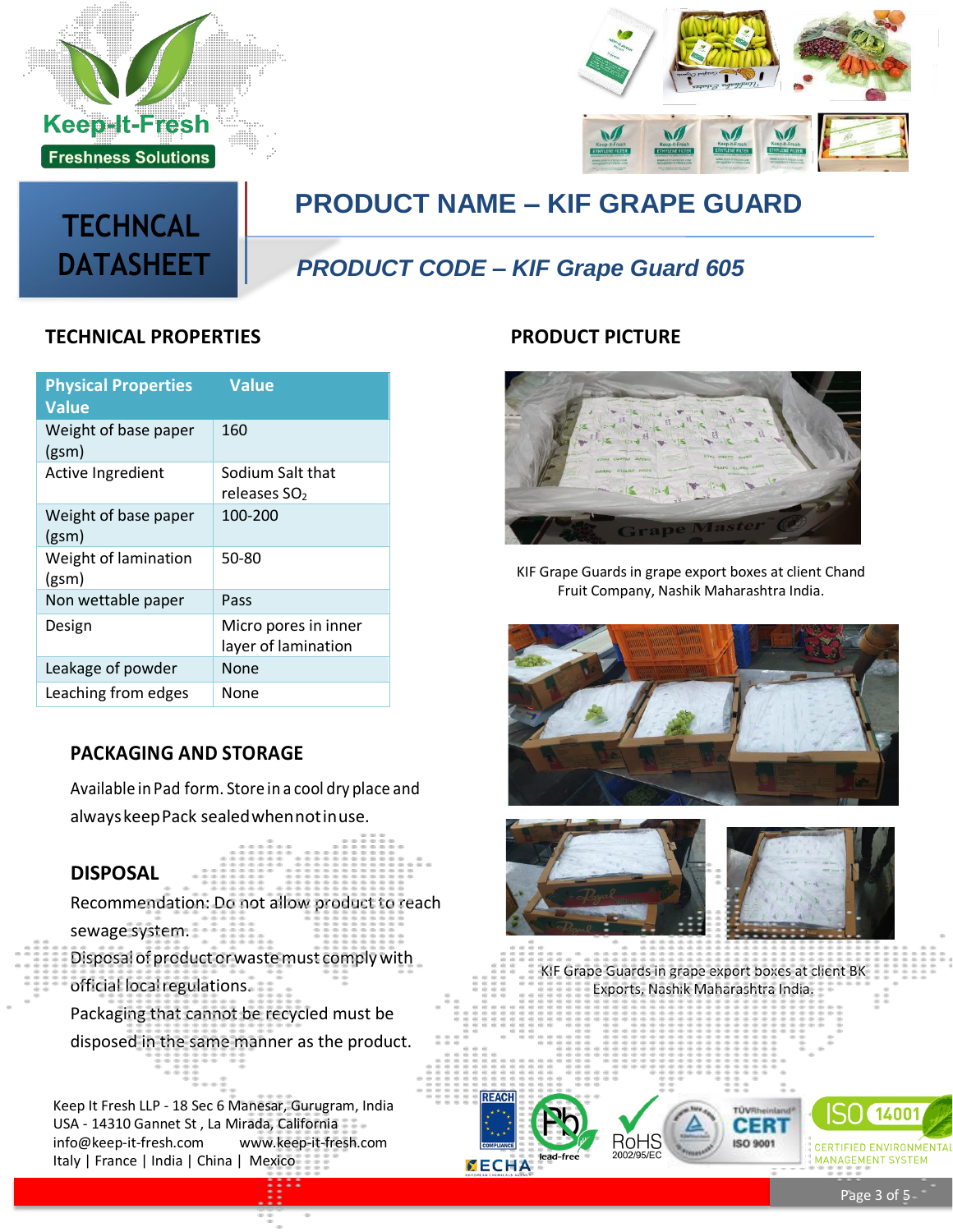

**TECHNCAL**

**DATASHEET**



# **PRODUCT NAME – KIF GRAPE GUARD**

### *PRODUCT CODE – KIF Grape Guard 605*



### **DECLARATION**

This Data sheet and information it contains is considered to be accurate at the date of printing. No representation or warranty, expressed or implied is made asto the accuracy or completeness of the data and information contained in this publication.

It is the User's obligation to evaluate and use productssafely and withinthe scope advised inthe data sheet and to comply with all applicable laws and regulations.



- Dual Release
- Special plastic base
- Moisture Activated
- Bigger Pocket Size for better performance
- Long Term Preservation
- Form of plain coated sachets

KIF Grape Guard 605 is having a White Filter at the bottom, our Grape Guard Sheet will not have any  $SO<sub>2</sub>$  damage nor bleach the grapes nor create any bitter taste in Grapes. Our Grape Guard Sheets preserves the Grapes upto 120/140 days at controlled temperature.

Keep It Fresh LLP - 18 Sec 6 Manesar, Gurug[ram, India](mailto:info@keep-it-fresh.com) USA - 14310 Gannet St , La Mirada, California [info@keep-it-fresh.com](mailto:info@keep-it-fresh.com) [www.keep-it-fresh.com](http://www.keep-it-fresh.com/) Italy | France | India | China | Mexico

#### **LIMITED WARRANTY**

All statements, technical information and recommendations contained herein are based on validations and tests conducted by KEEP IT FRESH LLP or its partners and are believed to be reliable, but the accuracy or completeness thereof is not guaranteed. We warrant our productswillbefreefromdefectswhenshipped tocustomer. Our obligation under this warranty shall be limited to replacement of product that proves to be defective. To obtain replacement product under this warranty, the customer must notify Keep it fresh llp or its partners or agent of the claimed defect within 3 months after shipment of product to customer. Customer shall pay all freight charges for replacement products. We shall have no liability for any injury,lossordamagearisingoutoftheuseof or the inability to use the products. And any financial claims shall be limited to the value of the paper sold. Before using, user shall determine the suitability of the product for its intended use, and user assumes all risk and liabilitywhatsoeverinconnectiontherewith.



Page 4 of 5